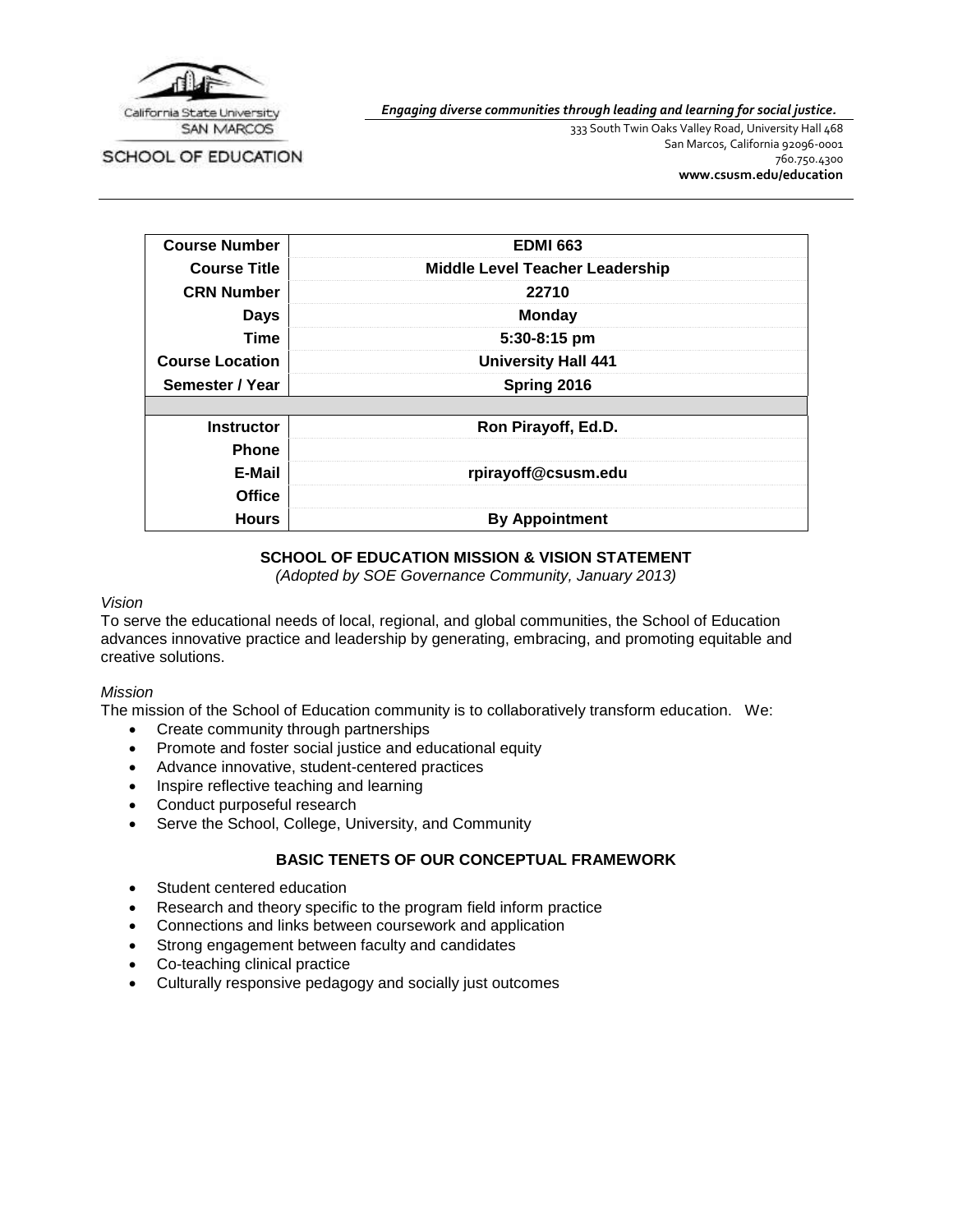## **COURSE DETAILS**

## **Catalog Description**

Presents a theoretical framework for critical reflection on the characteristics of effective middle level school and leadership. Promotes an understanding of how to implement, and advocate for, effective strategies for meeting young adolescents' intellectual, social, and emotional needs. Introduces and applies action research that impacts practices in schools in light of middle level philosophy and young adolescent development. Addresses deeper leadership skills and strategies as a teacher leader in order to shape middle level students' learning and development. Enrollment restricted to students who have obtained consent of Program Coordinator

#### **Instructor Description**

In this course, students will construct a theoretical framework for critical reflection on characteristics of effective middle level schools and leadership. They will deepen their understanding to implement, and advocate for, effective strategies for meeting young adolescents' intellectual, social, and emotional needs. Students will learn about and conduct action research impact practices in their schools in light of middle level philosophy and young adolescent development. Students will deepen leadership skills and strategies as a teacher leader in order to shape middle level students' learning and development.

#### **Course Prerequisites**

For School of Education courses, admission to the program is considered a prerequisite.

#### **Course Objectives/Course Learning Outcomes**

By the end of the course, students are expected to:

- 1. Demonstrate understanding of characteristics of effective middle level schools
- 2. Use knowledge of best practices to assess current school practices
- 3. Develop an action plan to impact existing practices to meet young adolescent biological, social, emotional and cognitive needs
- 4. Use content knowledge, ideas, interests, and experiences to implement action research to impact your practice at the classroom, team, or school level
- 5. Use current research to assess existing practices and develop interventions to improve existing practices
- 6. Demonstrate and share with others their abilities to use specific content teaching and assessment strategies.
- 7. Understand major historical and contemporary theories and empirical research that provide the foundation for middle grades education as a distinct level of schooling.
- 8. Develop repertoire of strategies to mentor teacher and teacher candidates to impact existing practices to meet young adolescent biological, social, emotional, and cognitive needs
- 9. Develop repertoire of strategies to advocate for school structures and characteristics that are evident in effect middle level schools
- 10. Understand the importance of teacher collaboration and develop the skills to facilitate continuous learning among colleagues
- 11. Develop an extensive professional learning network (PLN) to collaborate with colleagues across the world and explore your personal interests in education
- 12. Collaborate with peers in class and in across your PLN to gain new understanding and develop your current practices
- 13. Exercise leadership in the future based on a variety of assessment tools and outcomes.
- 14. Improve educational practices through self-reflection, self-evaluation, and applied research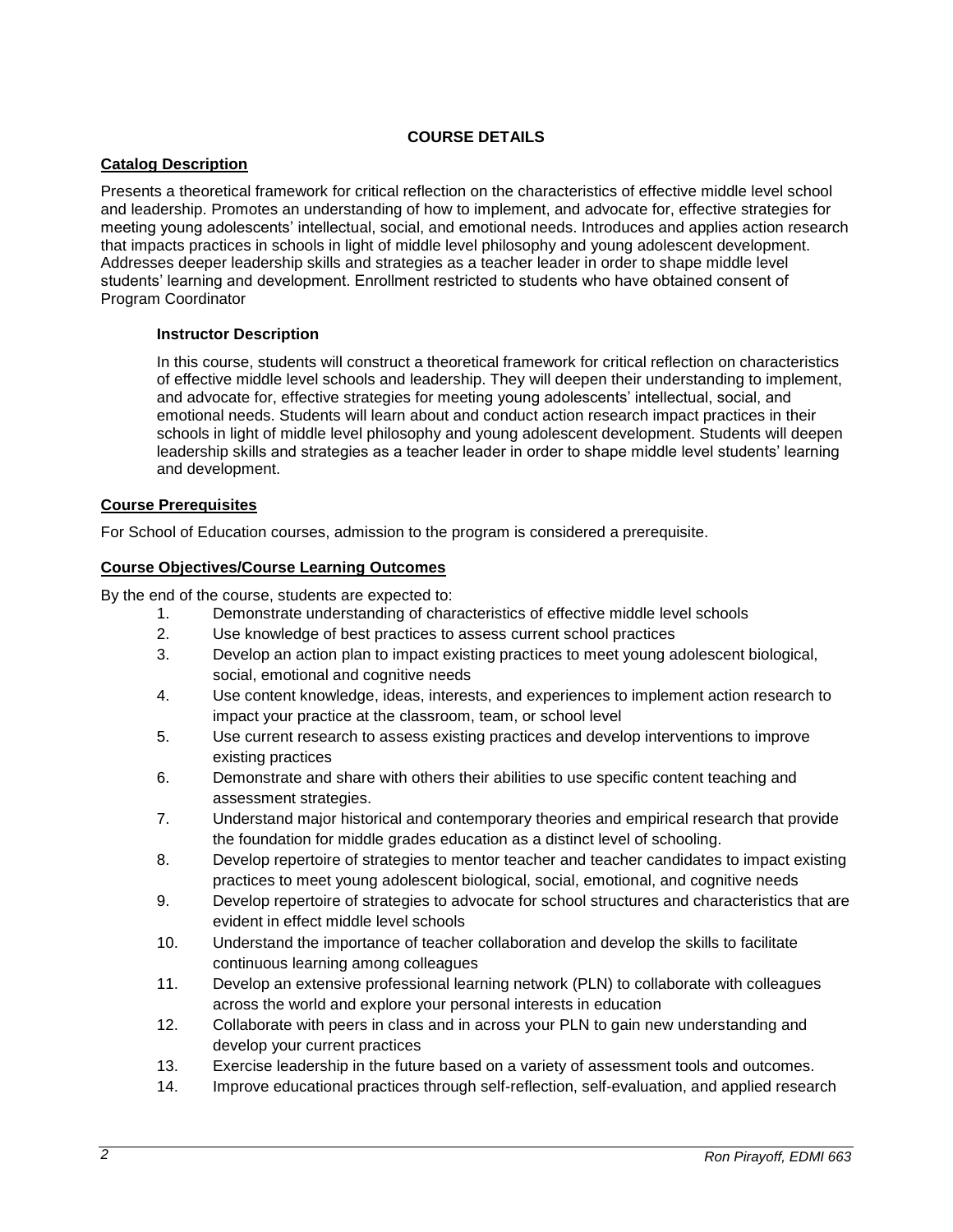# **Credit Hour Policy Statement**

Per the University Credit Hour Policy:

 Hybrid courses must describe to students how the combination of face-to-face time, out-of-class time associated with the face-to-face sessions, and on-line work will total at least 45 hours per unit of credit.

## **REQUIRED TEXTS, MATERIALS AND ACCOUNTS**

## **Texts**

- American Psychological Association. (2009). Publication Manual of the American Psychological Association, 6th Ed. Washington, DC: APA.
- Association for Middle Level Education. (2010). *This we believe: Keys to educating young*  adolescents (4<sup>th</sup> ed.). Columbus OH: Author.
- Kanold, T. (2011) 5 Disciplines of PLC Leaders
- Hattie, J. (2011). Visible learning for teachers: Maximizing impact on learning. London: Routledge

## **Cougar Courses**

**EDUC 698 Culminating Activity Supports** <http://community.csusm.edu/course/view.php?id=33>

## **COURSE & PROGRAM STUDENT LEARNING OUTCOMES**

## **MA in Education Program Student Learning Outcomes (PSLOs)**

The Master of Arts in Education Program assesses 4 Program Student Learning Outcomes (PSLO):

## **PSLO 1: Professional Dispositions** (EDUC 622)

Demonstrate interaction and communication skills that reflect professional dispositions and ethics, such as respect for diversity, educational equity, collaboration, and social justice.

**PSLO 2: Leadership Skills** (EDUC 602 or EDAD 618B)

Apply leadership skills in social justice and equity to advance the profession.

**PSLO 3: Analyze Research** (EDUC 622)

Analyze educational and/or professional research.

**PSLO 4: Integrate Research** (EDUC 698)

Integrate research and evidence-based practices into educational and professional settings.

Details on the each PSLO are available in the MA Assessment Plan Module on EDUC 698 Cougar Course: <http://community.csusm.edu/course/view.php?id=33>

## **GENERAL CONSIDERATIONS**

## **School of Education Attendance Policy**

Due to the dynamic and interactive nature of courses in the School of Education, all candidates (course participants) are expected to attend all classes and participate actively. At a minimum, candidates (course participants) must attend more than 80% of class time, or s/he may not receive a passing grade for the course at the discretion of the instructor. Individual instructors may adopt more stringent attendance requirements. Should the candidate (course participants) have extenuating circumstances, s/he should contact the instructor as soon as possible. *(Adopted by the COE Governance Community, December, 1997).*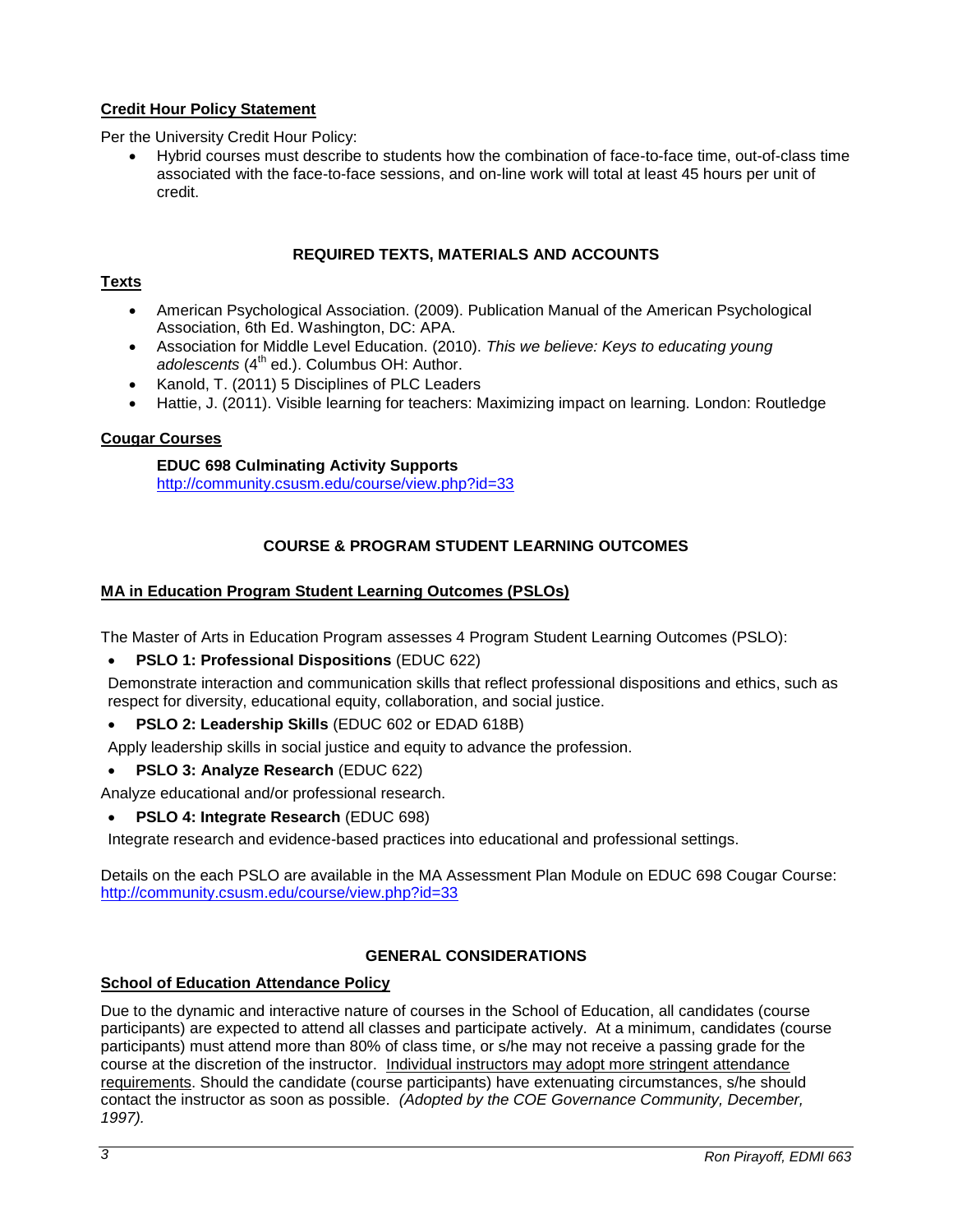## **CSUSM Academic Honesty Policy**

Students will be expected to adhere to standards of academic honesty and integrity, as outlined in the Student Academic Honesty Policy. All assignments must be original work, clear and error-free. All ideas/material that are borrowed from other sources must have appropriate references to the original sources. Any quoted material should give credit to the source and be punctuated accordingly.

Academic Honesty and Integrity: Students are responsible for honest completion and representation of their work. Your course catalog details the ethical standards and penalties for infractions. There will be zero tolerance for infractions. If you believe there has been an infraction by someone in the class, please bring it to the instructor's attention. The instructor reserves the right to discipline any student for academic dishonesty, in accordance with the general rules and regulations of the university. Disciplinary action may include the lowering of grades and/or the assignment of a failing grade for an exam, assignment, or the class as a whole.

Incidents of Academic Dishonesty will be reported to the Dean of Students. Sanctions at the University level may include suspension or expulsion from the University. Refer to the full Academic Honesty Policy at: [http://www.csusm.edu/policies/active/documents/Academic\\_Honesty\\_Policy.html](http://www.csusm.edu/policies/active/documents/Academic_Honesty_Policy.html)

#### **Plagiarism**

As an educator, it is expected that each candidate (course participant) will do his/her own work, and contribute equally to group projects and processes. Plagiarism or cheating is unacceptable under any circumstances. If you are in doubt about whether your work is paraphrased or plagiarized see the Plagiarism Prevention for Students website [http://library.csusm.edu/plagiarism/index.html.](http://library.csusm.edu/plagiarism/index.html) If there are questions about academic honesty, please consult the University catalog.

#### **Students with Disabilities Requiring Reasonable Accommodations**

Students with disabilities who require reasonable accommodations must be approved for services by providing appropriate and recent documentation to the Office of Disabled Student Services (DSS). This office is located in Craven Hall 4300, and can be contacted by phone at (760) 750-4905, or TTY (760) 750- 4909. Students authorized by DSS to receive reasonable accommodations should meet with their instructor during office hours or, in order to ensure confidentiality, in a more private setting.

## **All University Writing Requirement**

All written assignments must use American Psychological Association (APA) Style Format. Writing requirements for this class will be met as described below in the major course assignments. Every course at the university, including this one, must have a writing requirement of at least 2500 words.

- 1. Middle Level Assessment and Action Plan
- 2. Action Research
- 3. Leadership and Collaboration Observation
- 4. Participation and Professional Learning Network Reflection

## **Course Format**

Hybrid – Sessions that are face to face and online.

## **Necessary Technical Competency Required of Students**

Students must be able to navigate, upload and submit documents and comments on Moodle.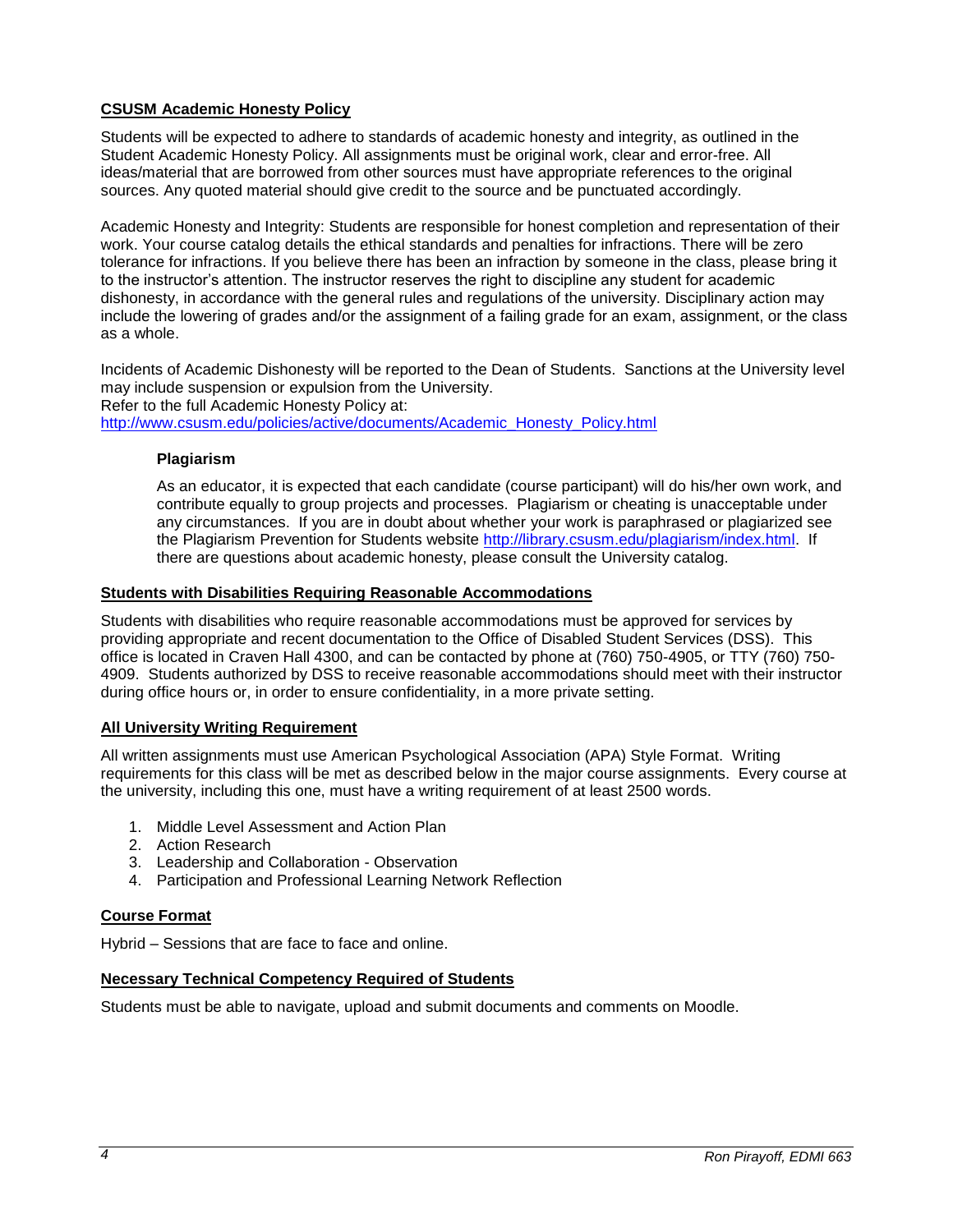## **Use of Technology**

Candidates (Course participants) are expected to demonstrate competency in the use of various forms of technology (i.e. word processing, electronic mail, Moodle, use of the Internet, and/or multimedia presentations). Specific requirements for course assignments with regard to technology are at the discretion of the instructor. Keep a digital copy of all assignments for use in your teaching portfolio. All assignments will be submitted online, and some will be submitted in hard copy as well. Details will be given in class.

## **Electronic Communication Protocol**

Electronic correspondence is a part of your professional interactions. If you need to contact the instructor, email is often the easiest way to do so. It is my intention to respond to all received e-mails in a timely manner. Please be reminded that e-mail and on-line discussions are a very specific form of communication, with their own nuances and etiquette. For instance, electronic messages sent in all upper case (or lower case) letters, major typos, or slang, often communicate more than the sender originally intended. With that said, please be mindful of all e-mail and on-line discussion messages you send to your colleagues, to faculty members in the School of Education, or to persons within the greater educational community. All electronic messages should be crafted with professionalism and care.

Things to consider:

- Would I say in person what this electronic message specifically says?
- How could this message be misconstrued?
- Does this message represent my highest self?
- Am I sending this electronic message to avoid a face-to-face conversation?

In addition, if there is ever a concern with an electronic message sent to you, please talk with the author in person in order to correct any confusion.

# **COURSE REQUIREMENTS AND GRADED COURSE COMPONENTS**

#### **Assignments**

1. **Middle Level Assessment & Action Plan**

As we explore and discuss characteristics of successful schools that educate young adolescents, you will reflect on what characteristics exist in your school. You will assess your school's current practices using the Association of Middle Level Education's recommendations in This We Believe: [http://www.amle.org/AboutAMLE/ThisWeBelieve/tabid/1273/Default.aspx.](http://www.amle.org/AboutAMLE/ThisWeBelieve/tabid/1273/Default.aspx) Once you have completed the assessment, you will reflect on what you believe should be the next steps and connect it to existing research on best practices to support your assessment. Create an action plan to address at least one of the areas that you have listed as a next step. You should focus on an area that is reasonable to implement in your current role. Although you will not be required to carry out the action plan, the hope is that you will.

## 2. **Action Research**

Based on your assessment of your school based on the characteristics of an effective middle level school, you will select a topic of inquiry that addresses an area in your own practice that you are interested developing. The action research project will include:

- 1. Study and Plan- Using research based articles and books, write an annotated bibliography of at least five sources that help you understand the research that exists pertaining to your inquiry.
- 2. Take Action- Determine what you want to implement and how you will assess it. Summarize the process of your actions.
- 3. Collect and Analyze Evidence- Analyze the data you collected and determine the outcome(s).
- 4. Reflection and Next Steps- Based on your actions, explain the outcome of your action research project and next steps.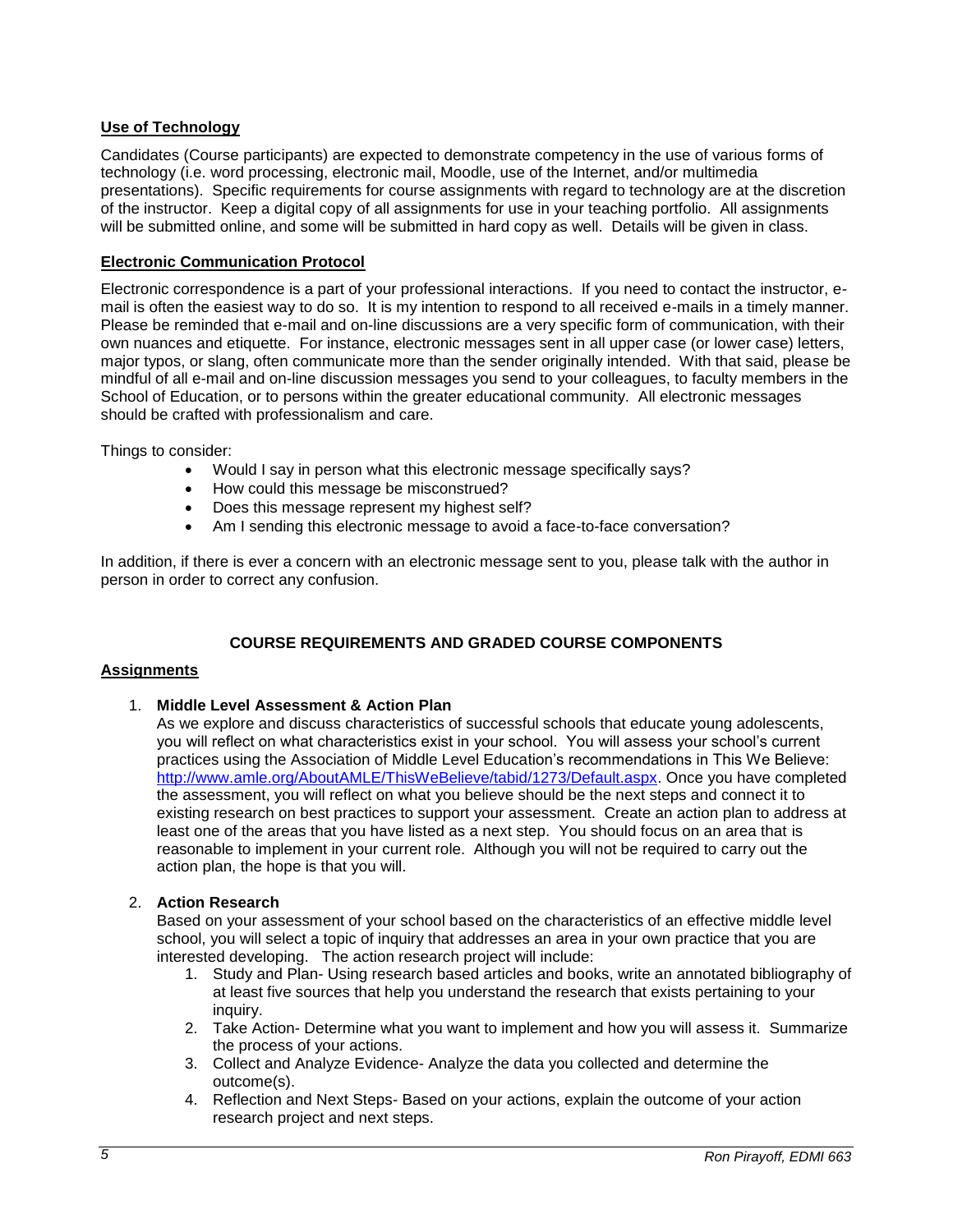5. Process Reflection- After you have completed your action research project, reflect on the process of action research. How might it help you develop your practice?

### 3. **Leadership and Collaboration**

Effective leadership requires ongoing support for teachers to continually develop their practice. You will be learning about effective collaboration through practices that help develop your skills as a leader to improve instructional practices. Based on your role, you will conduct an observation of a colleague of your choice that included a pre-conference, observation, and debrief.

### 4. **Participation & Professional Learning Network**

You are expected to actively participate in in-class and online discussions, group work, presentations, and hands-on activities throughout the course. A positive professional disposition includes a willingness to consider and discuss new ideas objectively, curiosity, perseverance, and seriousness about improving one's self as an educator. It can also include a sense of humor and social intelligence (e.g., the tact and ability to make others feel comfortable and to contribute).

In addition, you will create or continue to develop your own professional learning network (PLN). At the end of the course you will submit a representation of your connections and how you have grown as an educator through your PLN.

## **Final Exam Statement**

There will be no final exam.

#### **Grading Standards**

| School Assessment & Action Plan         | <b>20%</b>      |
|-----------------------------------------|-----------------|
| <b>Action Research</b>                  | 30 <sup>%</sup> |
| Leadership and Collaboration            | <b>20%</b>      |
| Professional Reflection & Collaboration | <b>20%</b>      |
| Reflections/Summaries                   | 10%             |

## **Grading Scale**

Final course grades will be based on the following grading scale:

| $A = 93\% - 100\%$ | $A = 90\% - 92\%$          | $B+ = 87\% - 89\%$ | B = 83% - 86%     |
|--------------------|----------------------------|--------------------|-------------------|
| $B = 80\% - 82\%$  | $C_{\rm{+}} = 77\% - 79\%$ | $C = 73\% - 76\%$  | $C = 70\% - 72\%$ |
| $D = 60\% - 69\%$  | $F =$ below 60             |                    |                   |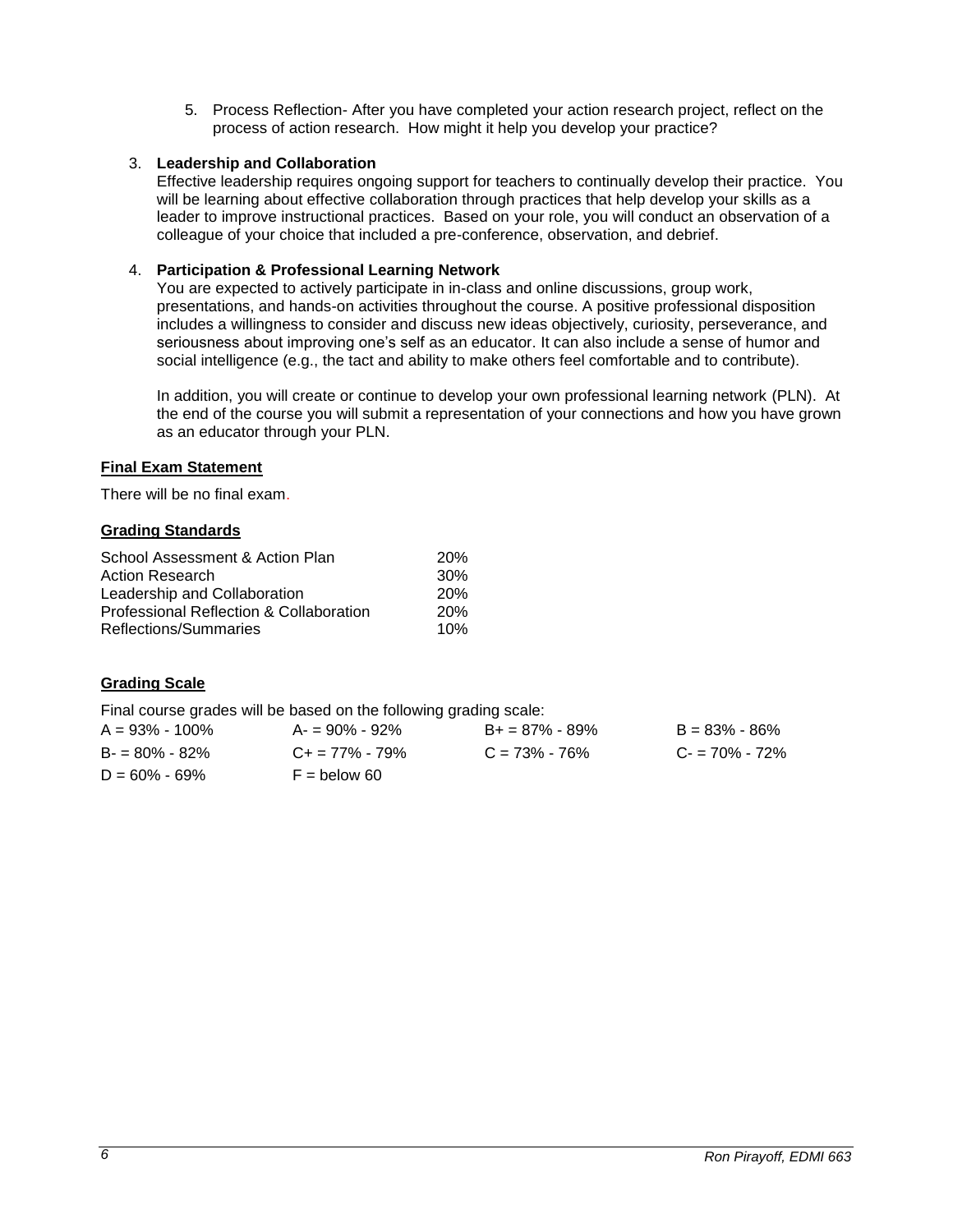## **SCHEDULE/COURSE OUTLINE**

#### **Part 1. Understanding the Middle Level Context and Characteristics of Effective Schools** Read & Think:

- *This we believe: Keys to educating young adolescents*.
- Gaining ground in the middle grades: Why some schools do better. [http://www.edsource.org/assets/files/MGstudy2/MG\\_EdSourceNarrSummFnl.pdf](http://www.edsource.org/assets/files/MGstudy2/MG_EdSourceNarrSummFnl.pdf) fromhttp://www.nmsa.org/Publications/RMLEOnline/tabid/101/Default.aspx

Do: Critically review the characteristics of effective middle level schools from *This We Believe*. Assess your school practices and determine next steps. Do:Submit Online: Response to Week 3 Question.

Share: Assessment and next steps

| Week 1             | <b>Characteristics of Effective Middle Level Schools</b>                          |
|--------------------|-----------------------------------------------------------------------------------|
| <b>Jan 25</b>      | Course introduction.                                                              |
|                    | What is leadership?                                                               |
|                    | What does it mean to be a leader?                                                 |
| Week 2             | <b>Research in Middle Level</b>                                                   |
| February 1         | <b>Gaining Ground- Study</b>                                                      |
|                    | Assessing Current practices in your schools                                       |
|                    | Due: 1pg Reflection on Current Practices in your organization as they relate to   |
|                    | <b>This We Believe.</b>                                                           |
| Week 3             | <b>Creating and Maintaining an Effective School Culture</b>                       |
| <b>February 8</b>  | Teaming                                                                           |
| <b>ONLINE</b>      | Advisory                                                                          |
|                    | Parental involvement                                                              |
|                    | To Do: Reflection Discussion Question to submit online: How can we develop these  |
|                    | practices to increase motivation?                                                 |
| Week 4             | Educating for the whole child in the 21 <sup>st</sup> century                     |
| <b>February 15</b> | What are needs of young adolescents?                                              |
| <b>ONLINE</b>      | How can we purposefully integrate technology?                                     |
|                    | To Do: Read article and discuss ONLINE http://www.edutopia.org/technology-        |
|                    | integration-guide-description                                                     |
|                    |                                                                                   |
| Week 5             | <b>Assessment of current practices</b>                                            |
| February 22        | <b>Presentations</b>                                                              |
|                    | <b>DUE:</b> Submit presentations of Assessment and Action Plan                    |
|                    | <b>Presentations of Assessments and Action Plans</b>                              |
|                    | Discussion of next steps for individuals and as leaders in middle level education |
|                    | <b>Action Research</b>                                                            |
|                    | <b>Research Based Strategies</b>                                                  |
|                    | What is action research?                                                          |
|                    | Action Research Project: Getting started                                          |
|                    |                                                                                   |
|                    |                                                                                   |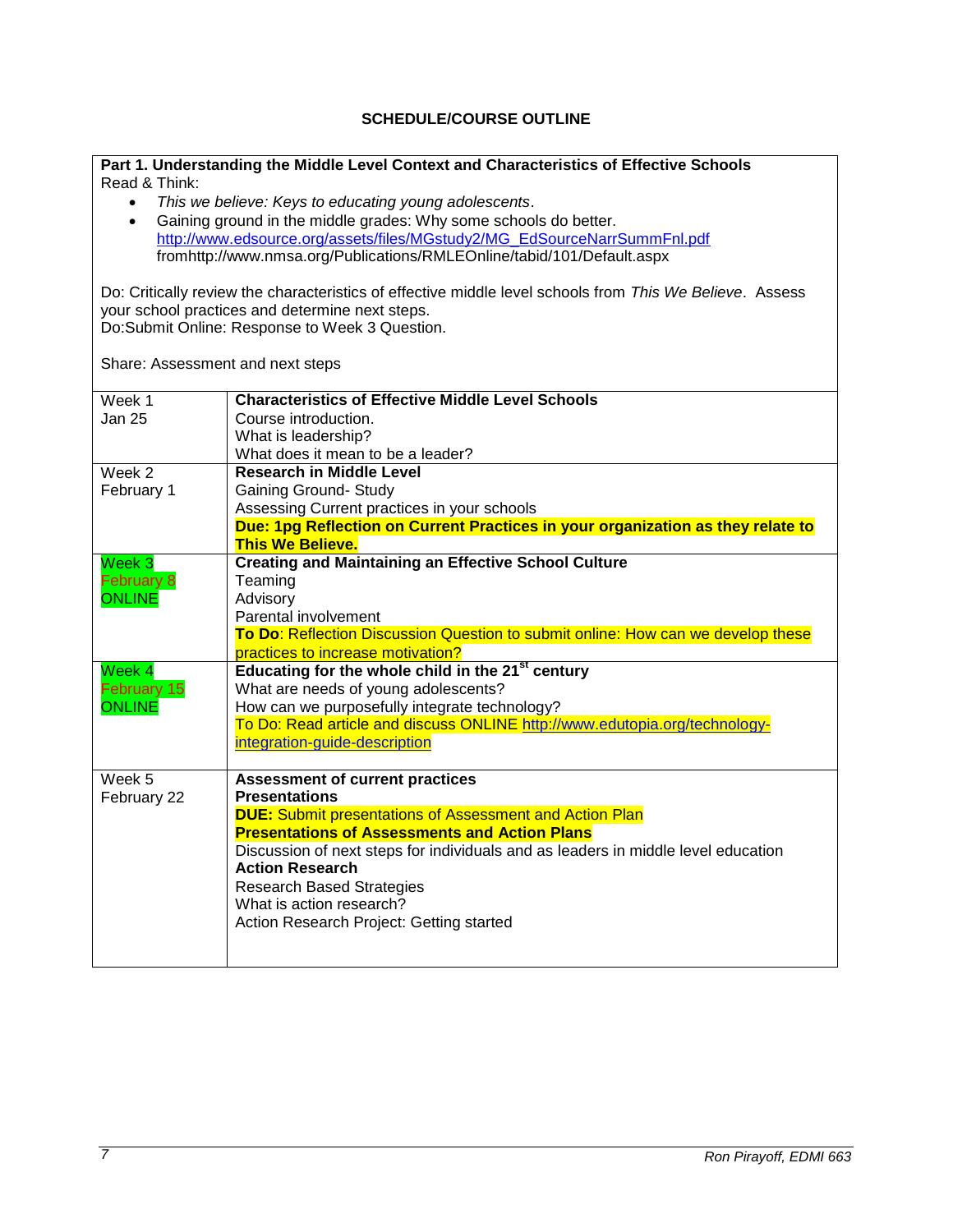|                                                                                                    | Part 2. Evaluating and conducting research in the middle level                                                                                                                                      |  |  |
|----------------------------------------------------------------------------------------------------|-----------------------------------------------------------------------------------------------------------------------------------------------------------------------------------------------------|--|--|
| Read & Think:                                                                                      |                                                                                                                                                                                                     |  |  |
| Hattie, J. (2011). Visible earning for teachers: Maximizing impact on learning. Routledge.         |                                                                                                                                                                                                     |  |  |
| Do: Design and implement an action research project<br><b>Do: Online Book Discussion Questions</b> |                                                                                                                                                                                                     |  |  |
|                                                                                                    | Share: Present findings of your action research and next steps                                                                                                                                      |  |  |
| Week 6                                                                                             | <b>Submit ONLINE</b>                                                                                                                                                                                |  |  |
| <b>February 29</b>                                                                                 | Survey and Interview 5 teachers on what they think impacts student learning.                                                                                                                        |  |  |
| <b>ONLINE</b>                                                                                      | Compare their answers to Hattie's Rankings of Effect Sizes. Submit responses and                                                                                                                    |  |  |
|                                                                                                    | comparisons.                                                                                                                                                                                        |  |  |
| Week 7                                                                                             | Meaningful Collaboration and Learning for Teachers in Middle Schools                                                                                                                                |  |  |
| March 7                                                                                            | Professional Learning Cycle                                                                                                                                                                         |  |  |
|                                                                                                    | <b>Empowering teachers</b>                                                                                                                                                                          |  |  |
| Week 8                                                                                             | <b>Online Discussion</b>                                                                                                                                                                            |  |  |
| <b>ONLINE</b>                                                                                      | <b>Book Discussion</b><br><b>DUE: Summary of Actions Process uploaded</b>                                                                                                                           |  |  |
| March 14                                                                                           | collect data for action research, Book Discussion                                                                                                                                                   |  |  |
| Week 9                                                                                             | <b>Online Discussion</b>                                                                                                                                                                            |  |  |
| <b>ONLINE</b>                                                                                      | <b>Book Discussion</b>                                                                                                                                                                              |  |  |
| March 28                                                                                           | to do: collect data for action research, Book Discussion                                                                                                                                            |  |  |
| Week 10                                                                                            | <b>Collecting and Analyzing Data</b>                                                                                                                                                                |  |  |
| April 4                                                                                            | Using data to support reform                                                                                                                                                                        |  |  |
| <b>ONLINE</b>                                                                                      | Analysis of student work                                                                                                                                                                            |  |  |
|                                                                                                    | Analyzing and sharing data                                                                                                                                                                          |  |  |
|                                                                                                    | Do: Questions posted online for dialogue                                                                                                                                                            |  |  |
|                                                                                                    | <b>Share: Data you've selected and its value</b>                                                                                                                                                    |  |  |
| Week 11                                                                                            | First 3 steps of Action Plan Due (Presentations will take place next week in                                                                                                                        |  |  |
| April 11<br><b>ONLINE</b>                                                                          | class). (1. Study and Plan, 2. Take Action, 3. Evidence being used).                                                                                                                                |  |  |
|                                                                                                    | Part 3. Leadership and Collaboration to Improve Instructional Practices in the Middle Level                                                                                                         |  |  |
| Read & Think:                                                                                      |                                                                                                                                                                                                     |  |  |
|                                                                                                    |                                                                                                                                                                                                     |  |  |
|                                                                                                    | Kanold, Timothy. (2011). The 5 Disciplines of PLC Leaders.                                                                                                                                          |  |  |
|                                                                                                    |                                                                                                                                                                                                     |  |  |
|                                                                                                    | Do: Observe a colleague collaborating and reflect on the process, continue to develop your PLN<br>Do: Create a vision and values for your chosen group/organization and write a 1pg response on the |  |  |
| process. Due May 2 <sup>nd</sup>                                                                   |                                                                                                                                                                                                     |  |  |
|                                                                                                    | Do: Study Guide Page 32, 1-5 Examining my Leadership Perspective                                                                                                                                    |  |  |
|                                                                                                    |                                                                                                                                                                                                     |  |  |
| Share: Reflections of collaboration observation and PLN                                            |                                                                                                                                                                                                     |  |  |
| Week 12                                                                                            | <b>Present action research and Class Presentations</b>                                                                                                                                              |  |  |
| April 18                                                                                           | <b>Vision and Values Pgs 11-32</b>                                                                                                                                                                  |  |  |
|                                                                                                    | What is a vision? What are values? Why are they important?                                                                                                                                          |  |  |
|                                                                                                    | Creating Clarity and Coherence - How do you align practices and behaviors?                                                                                                                          |  |  |
|                                                                                                    | Due: Study Guide Pg 32, 1-5 Examining my Leadership Perspective                                                                                                                                     |  |  |
|                                                                                                    |                                                                                                                                                                                                     |  |  |